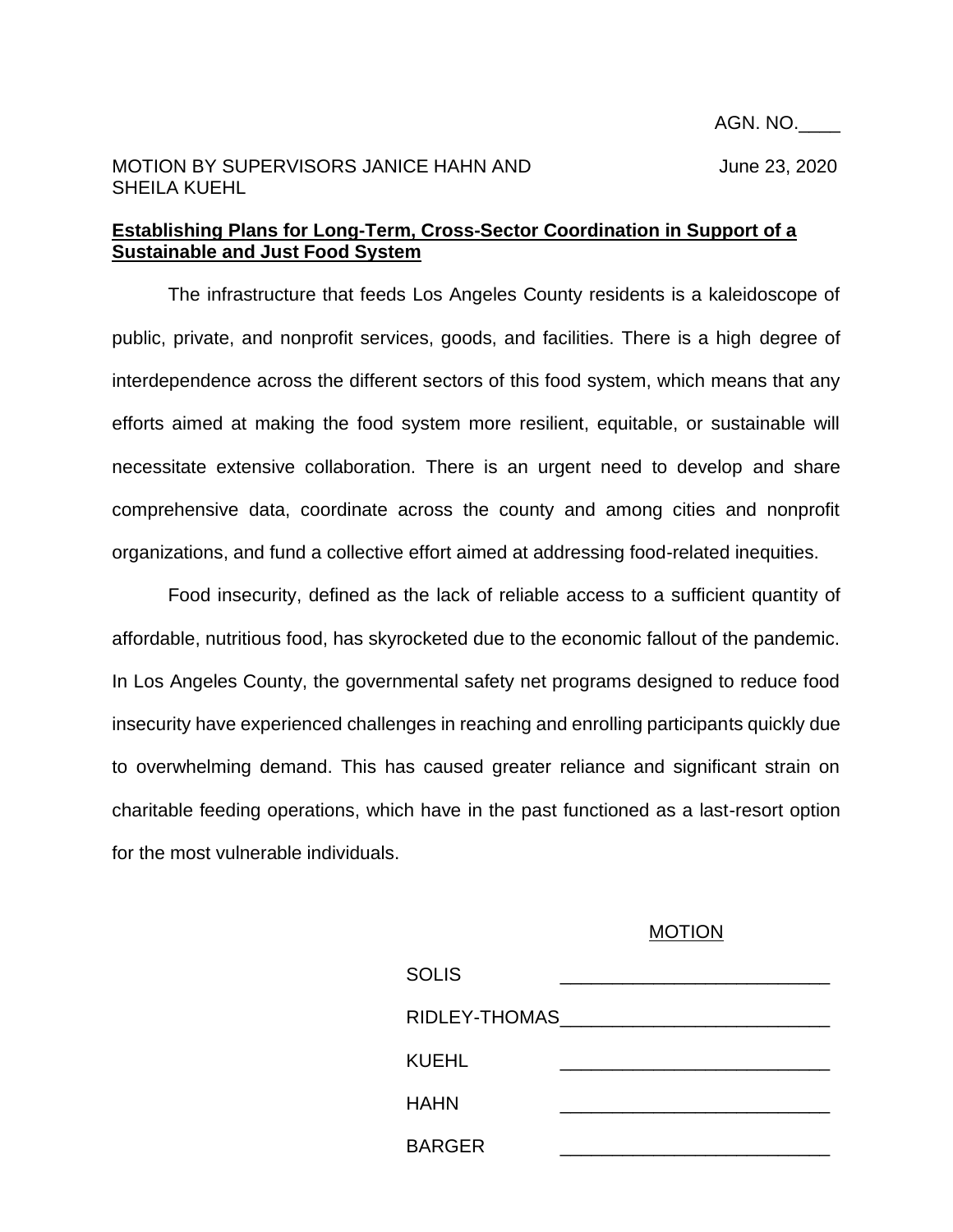Moreover, dozens of new charitable efforts have sprung up to provide food during the pandemic; community-based organizations, municipalities and school districts providing other vital services have pivoted to become food pantries, Grab & Go sites and food delivery services. However, there are limited means for collecting and compiling information about these various responses to food insecurity – which therefore limits stakeholders' collective understanding of which needs are or are not being met, and what additional initiatives or changes within the food system would best address the remaining unmet need.

A few weeks after the start of the pandemic, the County's Emergency Operations Center established the Food Security Branch (Branch) within the Department of Public Social Services (DPSS) Department Operations Center (DOC), and named the County's Chief Sustainability Officer (CSO) to lead this effort. The Branch then created a Food Security Taskforce (Taskforce) to coordinate among food assistance programs and address the growing levels of food insecurity caused by the public health crisis and its economic impact. The Branch has taken action to facilitate expansion of public food assistance programs, supported the distribution of food to thousands of households, and developed new approaches for meeting the food-related needs of vulnerable populations.

In response to the COVID-19 pandemic, philanthropy also identified food insecurity as a major concern, and has supported the LA Regional Food Bank as well as other community-based organizations and food pantries. Several local philanthropic leaders have committed to focusing on the issue of food security, food access, and the food supply chain by hosting briefings and sharing information to raise awareness on this issue for their colleagues. These philanthropic leaders, along with leadership in Los Angeles County, the City of Los Angeles and other cities within the county, know that the goal of food security is not easily achievable and will require long-term and ongoing commitment.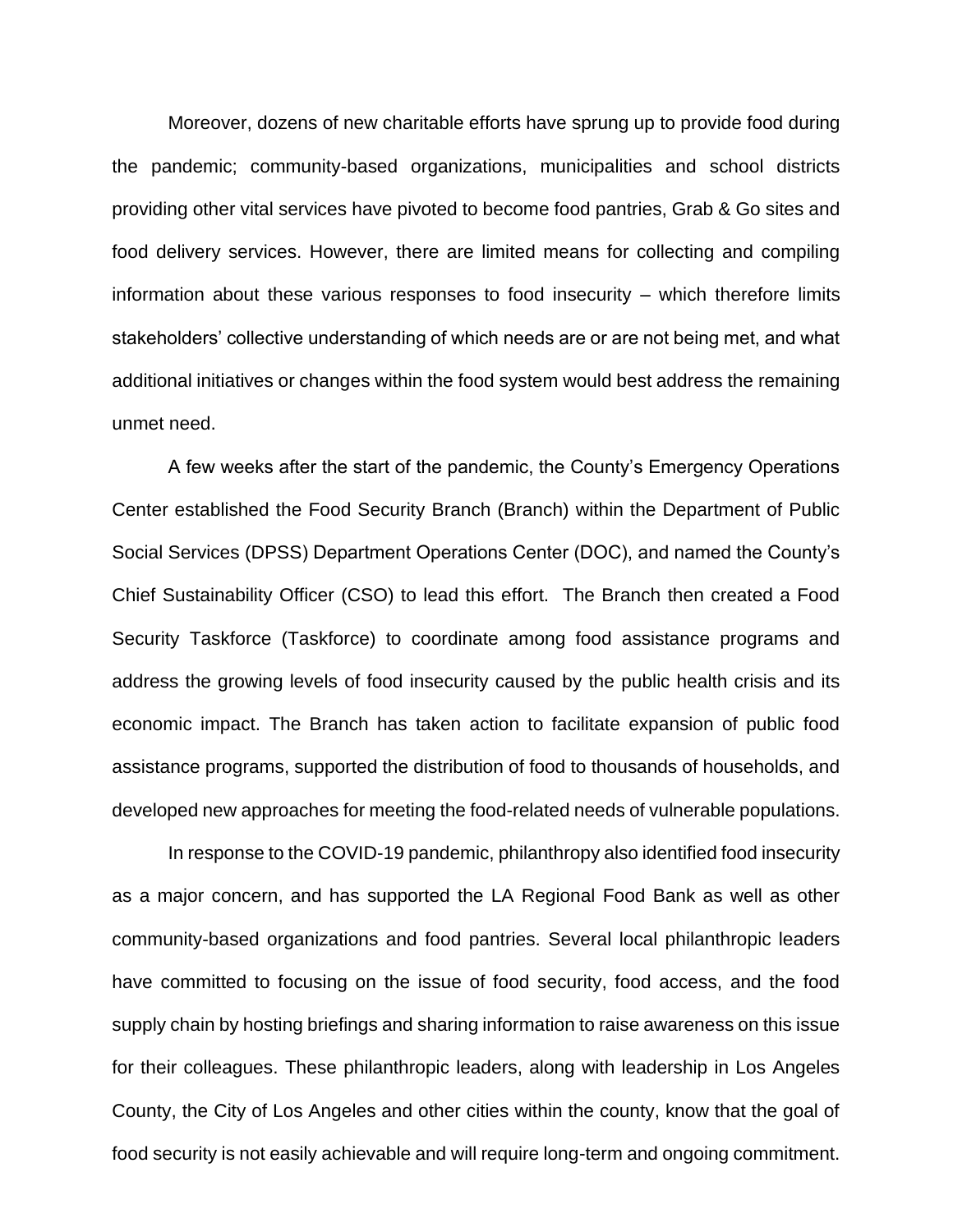It will also require a variety of strategies to raise awareness, sustain momentum, strive for continuous improvement, and find innovative solutions to eradicate food insecurity.

In the long-term, optimizing the food system's impact on health and well-being in Los Angeles County amid dynamic needs will require coordination, collaboration, and responsiveness across the diverse mix of food system stakeholders. Ongoing coordination will help ensure that gaps and weaknesses in the food system are identified more quickly, and stronger collaboration can support faster development of a range of policy and programmatic solutions.

Coordination and collaboration across the many sectors of the food system – including public sector programs such as DPSS's CalFresh program and other aligned programs, such as the Women, Infants, and Children (WIC) program, which are part of the County's social safety net – will also be crucial to the County's economic recovery and long-term resilience. Studies have shown that safety net programs are among the most effective governmental tools for addressing poverty and inequality. They reduce the severity of recessions and act as a buffer to absorb future shocks, whether those come in the form of an economic downturn or a natural disaster. Regular coordination among DPSS, the agencies that administer these programs and their cross-sector partners can help food system stakeholders better prepare for future disasters and would help Los Angeles County build the equitable and sustainable food system that it deserves.

The County's CSO, which leads the Food Security Branch within the DPSS DOC and which chairs the Food Security Taskforce, has facilitated multiple partnerships and collaborations between county agencies and cross-sector stakeholders since the beginning of the pandemic. The CSO has also outlined a vision for a sustainable and just food system within the County's long-term sustainability plan that the Board adopted in August 2019.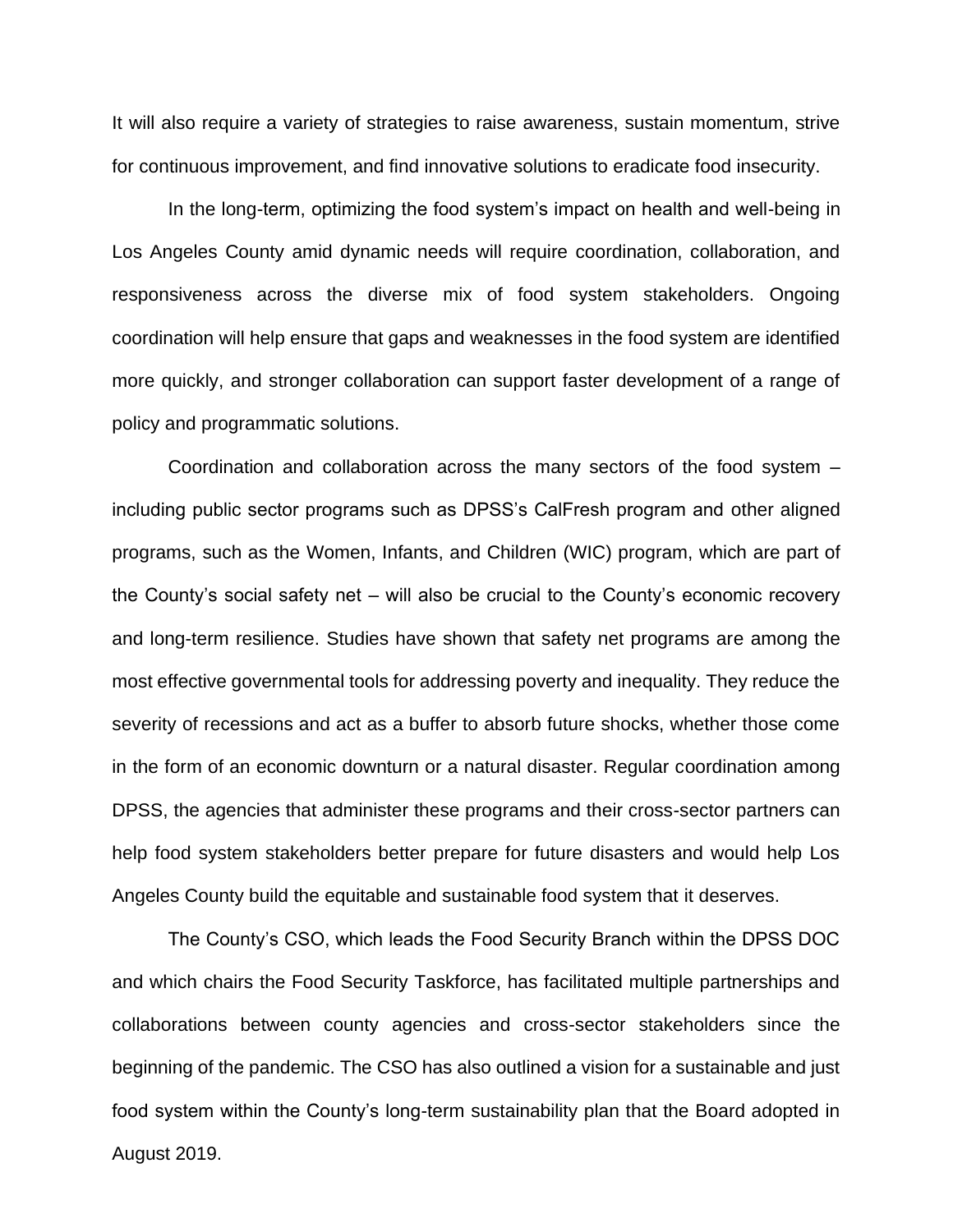**WE, THEREFORE MOVE** that the Board of Supervisors direct the Chief Sustainability Officer (CSO), as director of the Food Security Branch – in consultation with food system stakeholders and members of the Food Security Taskforce, including but not limited to Los Angeles County's: Department of Public Health, Department of Health Services, Department of Public Social Services, Workforce Development, Aging and Community Services, Office of Education, the Center for Strategic Partnerships, other cities and municipal agencies, and representatives from the non-profit/philanthropic sector  $-$  to debrief from lessons learned during COVID-19, and develop a plan for ensuring ongoing and effective cross-sector food system coordination and collaboration that drives improvements in outcomes towards the eradication of food insecurity. This report back should be developed within 90 days or within 30 days of the deactivation of the Food Security Branch, whichever is sooner, with a strategy that will include the following:

- 1. Explore existing best practices, elevate current efforts, and include recommendations to ensure ongoing cross-sector food system coordination and collaboration that will continue to address food insecurity while preparing for future disasters or economic shocks that will increase food system resiliency. This report back should be developed with a philanthropic co-lead and outline:
	- a. A plan that includes a cross-sector and a regional coordinating committee consisting of representatives from major cities (working with Los Angeles County's Disaster Management Area Coordinators to help coordinate and identify representatives), foundations, non-profits and community-based organizations – and proposed activities aimed at addressing food insecurity both immediately and in the long-term;
	- b. A strategy of coordination and engagement with food system stakeholders, which also captures the existing work that has taken place within Los